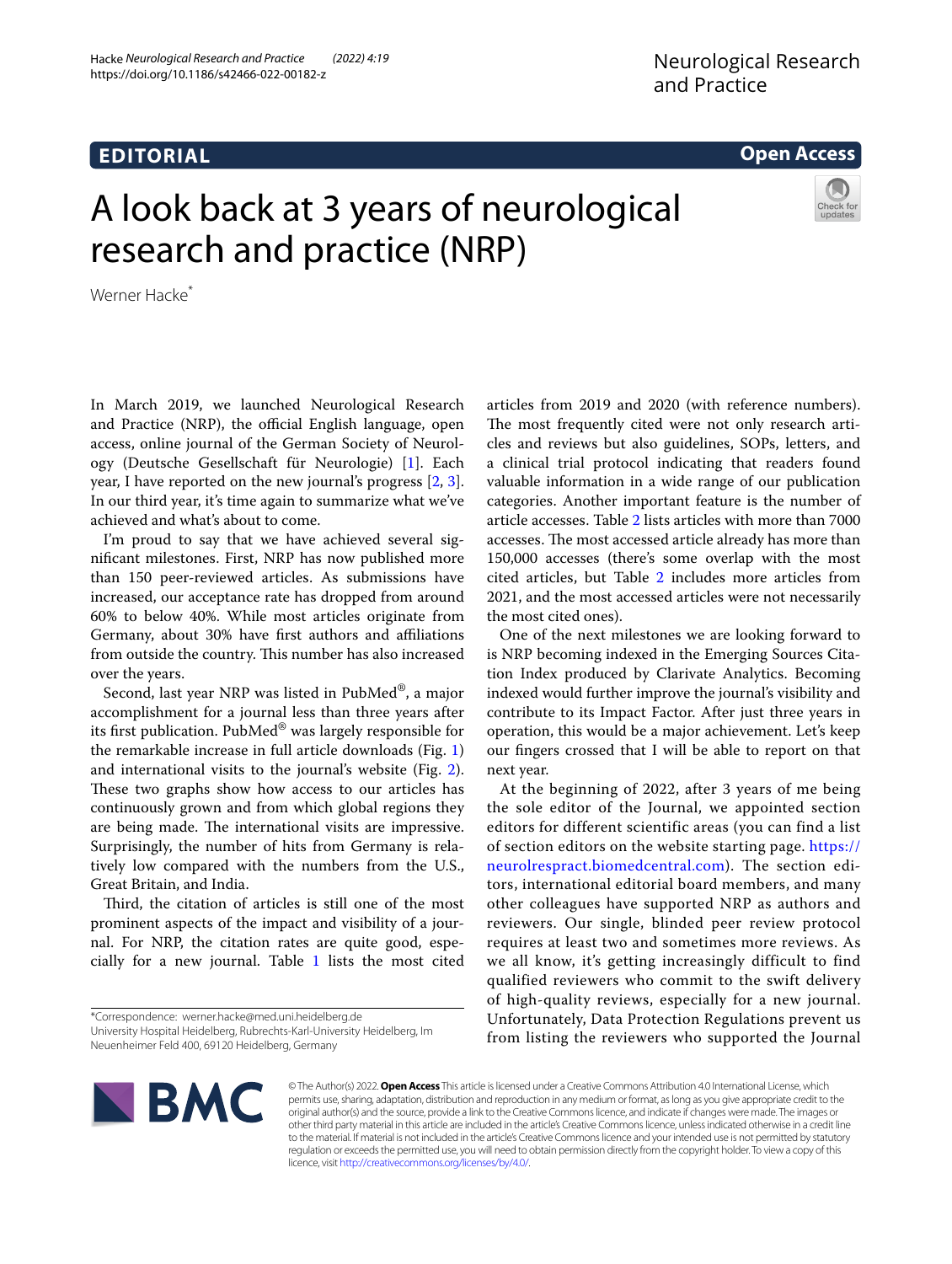

<span id="page-1-1"></span><span id="page-1-0"></span>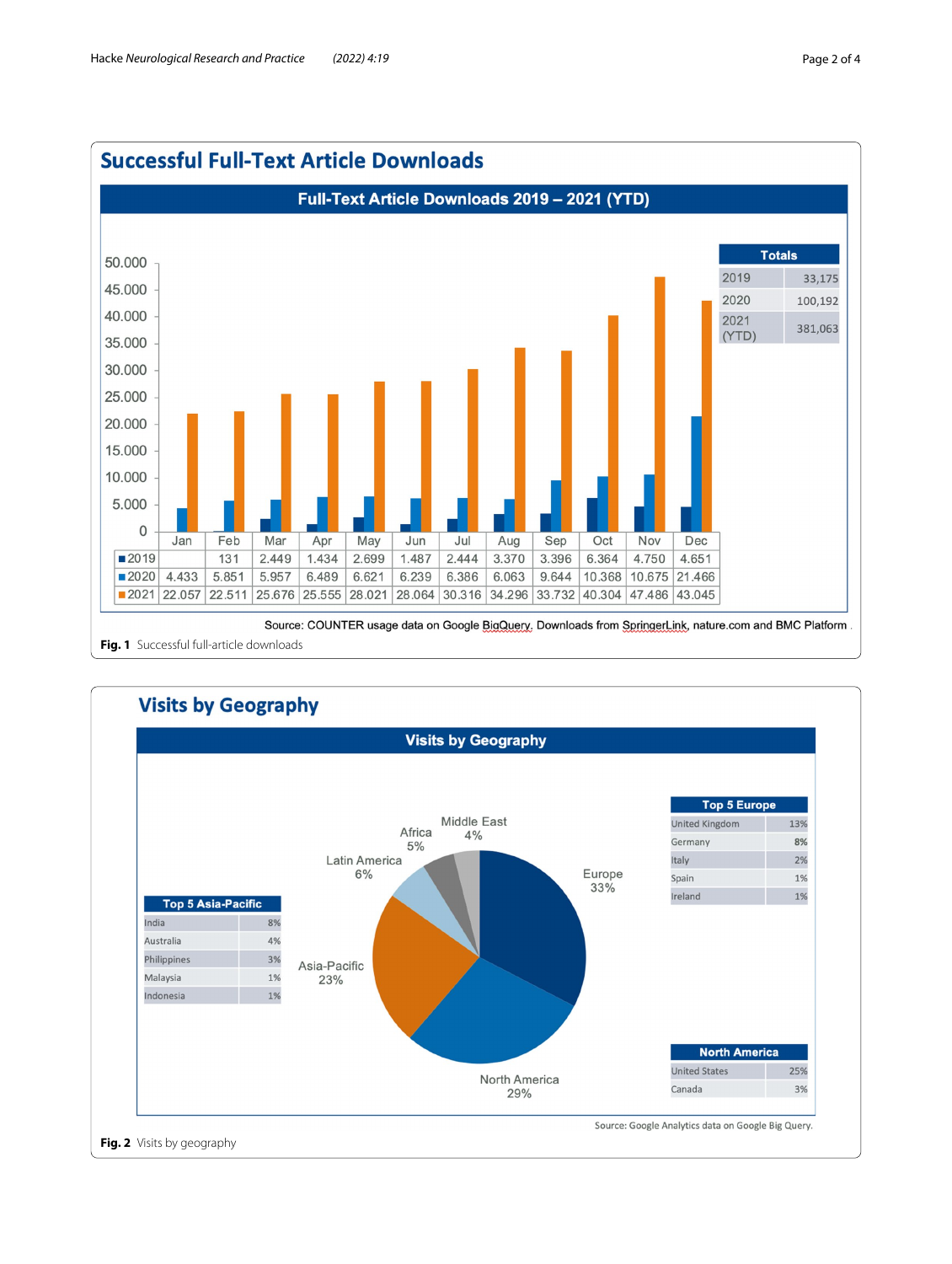|                  | <b>References</b> | Year | <b>Citations</b> | <b>Type</b> |
|------------------|-------------------|------|------------------|-------------|
| Dziewas et al.   | [4]               | 2019 | 41               | res         |
| Berlit et al.    | [5]               | 2020 | 35               | qui         |
| Grefkes and Fink | [6]               | 2019 | 30               | rev         |
| Weber et al.     | [7]               | 2019 | 30               | res         |
| Mokli et al.     | $\lceil 8 \rceil$ | 2019 | 28               | rev         |
| Busetto et al.   | [9]               | 2020 | 28               | rev         |
| I ehmann et al.  | [10]              | 2020 | 20               | sop         |
| Lampe et al.     | [11]              | 2020 | 17               | let         |
| Prasuhn et al.   | [13]              | 2019 | 14               | tri         |
| Sembill et al.   | [12]              | 2019 | 13               | rev         |
| Göttle et al.    | [14]              | 2019 | 12               | rev         |
| Schlereth        | [15]              | 2020 | 12               | qui         |
| Berg et al.      | [16]              | 2020 | 12               | qui         |
| Eyding et al.    | $[17]$            | 2019 | 11               | res         |
| Marsh            | [19]              | 2019 | 11               | rev         |

<span id="page-2-3"></span>**Table 1** Highly cited articles (>10 citations)

gui, guideline; let, letter; res, research article; rev, review; sop, standard operating procedure; tri, trial protocol

and express our gratefulness for their work. Some of the quick and reliable reviewers have been invited frequently and contributed a lot. The list is led by 5 colleagues, who contributed more than 15 Reviews. These are Christos Krogias [[22](#page-3-0)] from Bochum, Simon Nagel from Heidelberg, now Ludwigshafen [[16](#page-3-1)]. Uta Meyding-Lamade´ from Frankfurt [[20\]](#page-3-2), Ralf Linker from Regensburg [[17](#page-3-3)], and Julian Bösel from Kassel [[15](#page-3-4)]. These colleagues have agreed to the publication of their names. In order to acknowledge the contributions of our reviewers we will create a regularly updated Top reviewers list on the journals webpage for further reference. Unfortunately, we also had some colleagues on the editorial board and in our growing list of potential reviewers who never responded, declined every invitation, or did not deliver although they initially agreed to review. However, this is not specific to our journal, and I hear that from several fellow editors of other international journals. Spam filters and hospital firewalls may be partially responsible for that.

All in all, we have had a very rewarding frst 3 years of the journal. Once we receive an Impact Factor, we can declare that NRP is out of "early childhood" and about to enter the next phase of its development.

Thank you to all who supported this endeavor and helped with a successful takeoff.

<span id="page-2-4"></span>**Table 2** Top 20 accesses>7000

|                         | <b>References</b> | Year | Accesses |     |
|-------------------------|-------------------|------|----------|-----|
| Busetto et al.          | [9]               | 2020 | 169.000  | rev |
| Berlit et al.           | $[5]$             | 2020 | 34.000   | qui |
| Werner et al.           | $[20]$            | 2020 | 24.000   | let |
| Grefkes et al.          | [6]               | 2020 | 19.000   | rev |
| I ehmann et al.         | $[10]$            | 2020 | 19.000   | sop |
| Sembill et al.          | $[12]$            | 2019 | 15,000   | rev |
| Gövert et al.           | [21]              | 2020 | 14.000   | rev |
| Mokli et al.            | [8]               | 2019 | 9.500    | rev |
| Bien and Bien           | $[22]$            | 2020 | 8.600    | rev |
| Schlereth et al.        | $[15]$            | 2020 | 8.500    | qui |
| Stetefeld and Schroeter | $[23]$            | 2019 | 8.000    | sop |
| Grobe-Einsler and Kaut  | $[24]$            | 2020 | 8.000    | let |
| Ganti et al.            | $[25]$            | 2019 | 7.600    | res |
| Meyding-Lamade' et al.  | [26]              | 2019 | 7.400    | rev |
| Walter and Kremer       | $[27]$            | 2021 | 7.200    | let |
| Stefanou et al.         | $[28]$            | 2019 | 7.100    | rev |
| Rössling and Prüss      | $[29]$            | 2020 | 7.000    | sop |

gui, guideline; let, letter; res, research article; rev, review; sop, standard operating procedure; tri, trial protocol

#### **Author contributions**

The author(s) read and approved the fnal manuscript.

#### **Declarations**

#### **Competing interests**

WH is the Editor in Chief of Neurological research and Practice, appointed by the German Neurological Society (Deutsche Gesellschaft für Neuroloie, and receives a modest annual renumeration for the time invested. No further competing interests to be declared.

#### Published online: 28 April 2022

#### **References**

- <span id="page-2-0"></span>1. Hacke, W. (2019). Announcing the new launch of Neurological Research and Practice. *Neurological Research and Practice, 1*, 7.
- <span id="page-2-1"></span>2. Hacke, W. (2020). Neurological research and practice: The frst year. *Neurological Research and Practice, 2*, 5.
- <span id="page-2-2"></span>3. Hacke, W. (2021). Neurological research and practice: the frst milestone has been reached. *Neurological Research and Practice, 3*, 3.
- <span id="page-2-5"></span>4. Dziewas, R., auf dem Brinke, M., Birkmann, U., et al. (2019). Safety and clinical impact of FEES—Results of the FEES-registry. *Neurological Research and Practice, 1*, 16.
- <span id="page-2-6"></span>5. Berlit, P., Bösel, J., Gahn, G., et al. (2020). "Neurological manifestations of COVID-19"—Guideline of the German society of neurology. *Neurological Research and Practice, 2*, 51.
- <span id="page-2-7"></span>6. Grefkes, C., & Fink, G. R. (2020). Recovery from stroke: Current concepts and future perspectives. *Neurological Research and Practice, 2*, 17.
- <span id="page-2-8"></span>7. Weber, R., Eyding, J., Kitzrow, M., et al. (2019). Distribution and evolution of acute interventional ischemic stroke treatment in Germany from 2010 to 2016. *Neurological Research and Practice, 1*, 4.
- <span id="page-2-9"></span>8. Mokli, Y., Pfaff, J., dos Santos, D. P., et al. (2019). Computer-aided imaging analysis in acute ischemic stroke—Background and clinical applications. *Neurological Research and Practice, 1*, 23.